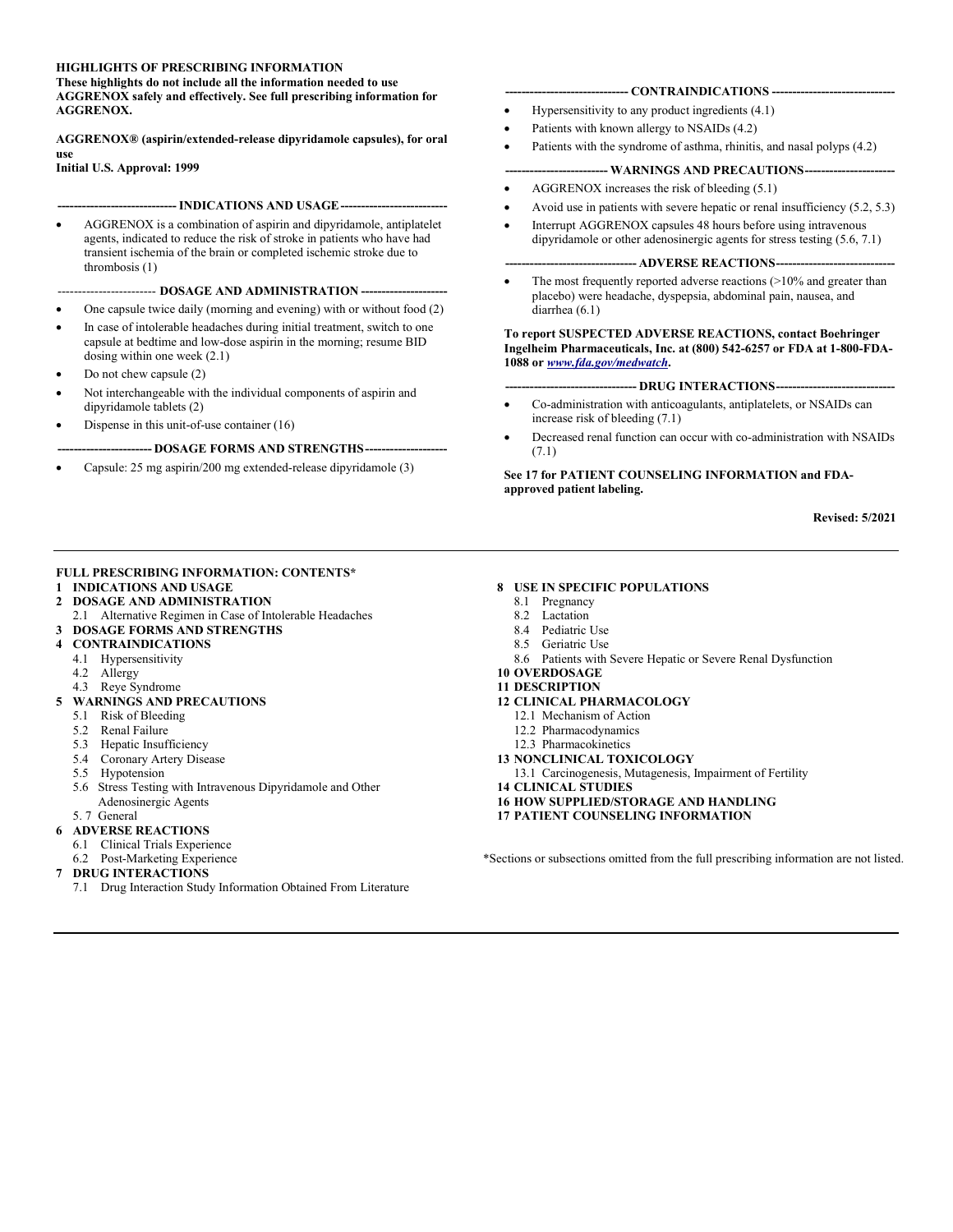# FULL PRESCRIBING INFORMATION

# 1 INDICATIONS AND USAGE

AGGRENOX is indicated to reduce the risk of stroke in patients who have had transient ischemia of the brain or completed ischemic stroke due to thrombosis.

# 2 DOSAGE AND ADMINISTRATION

AGGRENOX is not interchangeable with the individual components of aspirin and dipyridamole tablets.

The recommended dose of AGGRENOX is one capsule given orally twice daily, one in the morning and one in the evening. Swallow capsules whole without chewing. AGGRENOX can be administered with or without food.

## 2.1 Alternative Regimen in Case of Intolerable Headaches

In the event of intolerable headaches during initial treatment, switch to one capsule at bedtime and low-dose aspirin in the morning. Because there are no outcome data with this regimen and headaches become less of a problem as treatment continues, patients should return to the usual regimen as soon as possible, usually within one week.

## 3 DOSAGE FORMS AND STRENGTHS

25 mg/200 mg capsules with a red cap and an ivory-colored body, containing yellow extended-release pellets incorporating dipyridamole and a round white tablet incorporating immediate-release aspirin. The capsule body is imprinted in red with the Boehringer Ingelheim logo and with "01A".

# 4 CONTRAINDICATIONS

# 4.1 Hypersensitivity

AGGRENOX is contraindicated in patients with known hypersensitivity to any of the product components.

## 4.2 Allergy

Aspirin is contraindicated in patients with known allergy to nonsteroidal anti-inflammatory drug (NSAID) products and in patients with the syndrome of asthma, rhinitis, and nasal polyps. Aspirin may cause severe urticaria, angioedema or bronchospasm.

## 4.3 Reye Syndrome

Do not use aspirin in children or teenagers with viral infections because of the risk of Reye syndrome.

# 5 WARNINGS AND PRECAUTIONS

## 5.1 Risk of Bleeding

AGGRENOX increases the risk of bleeding. Risk factors for bleeding include the use of other drugs that increase the risk of bleeding (e.g., anticoagulants, antiplatelet agents, heparin, anagrelide, fibrinolytic therapy, and chronic use of NSAIDs) [see Drug Interactions (7.1)].

#### Intracranial Hemorrhage

In European Stroke Prevention Study-2 (ESPS2), the annualized event rate for intracranial hemorrhage was 0.39%/year in the AGGRENOX group, 0.26%/year in the extended-release dipyridamole (ER-DP) group, 0.24%/year in the aspirin (ASA) group, and 0.29%/year in the placebo groups.

#### Gastrointestinal (GI) Side Effects

GI side effects include stomach pain, heartburn, nausea, vomiting, and gross GI bleeding. Although minor upper GI symptoms, such as dyspepsia, are common and can occur anytime during therapy, physicians should remain alert for signs of ulceration and bleeding, even in the absence of previous GI symptoms. Inform patients about the signs and symptoms of GI side effects and what steps to take if they occur.

In ESPS2, the annualized event rate for gastrointestinal bleeding was 2.97%/year in the AGGRENOX group, 1.58%/year in the extended-release dipyridamole group, 2.06%/year in the aspirin group, and 1.40%/year in the placebo groups.

## Peptic Ulcer Disease

Avoid using aspirin in patients with a history of active peptic ulcer disease, which can cause gastric mucosal irritation and bleeding.

## Alcohol Warning

Because AGGRENOX contains aspirin, counsel patients who consume three or more alcoholic drinks every day about the bleeding risks involved with chronic, heavy alcohol use while taking aspirin.

# 5.2 Renal Failure

Avoid aspirin in patients with severe renal failure (glomerular filtration rate less than 10 mL/minute) [see Use in Specific Populations (8.6) and Clinical Pharmacology  $(12.3)$ ].

## 5.3 Hepatic Insufficiency

Elevations of hepatic enzymes and hepatic failure have been reported in association with dipyridamole administration [see Use in Specific Populations (8.6) and Clinical Pharmacology (12.3)].

## 5.4 Coronary Artery Disease

Dipyridamole has a vasodilatory effect. Chest pain may be precipitated or aggravated in patients with underlying coronary artery disease who are receiving dipyridamole.

For stroke or TIA patients for whom aspirin is indicated to prevent recurrent myocardial infarction (MI) or angina pectoris, the aspirin in this product may not provide adequate treatment for the cardiac indications.

## 5.5 Hypotension

Dipyridamole produces peripheral vasodilation, which can exacerbate pre-existing hypotension.

## 5.6 Stress Testing with Intravenous Dipyridamole and Other Adenosinergic Agents

Clinical experience suggests that patients being treated with AGGRENOX capsules who also require pharmacological stress testing with intravenous dipyridamole or other adenosinergic agents (e.g. adenosine, regadenoson) should interrupt AGGRENOX capsules for 48 hours prior to stress testing [see Drug Interactions (7.1)].

Intake of AGGRENOX capsules within 48 hours prior to stress testing with intravenous dipyridamole or other adenosinergic agents may increase the risk for cardiovascular side effects of these agents and may impair the sensitivity of the test.

#### 5.7 General

AGGRENOX capsules are not interchangeable with the individual components of aspirin and dipyridamole tablets.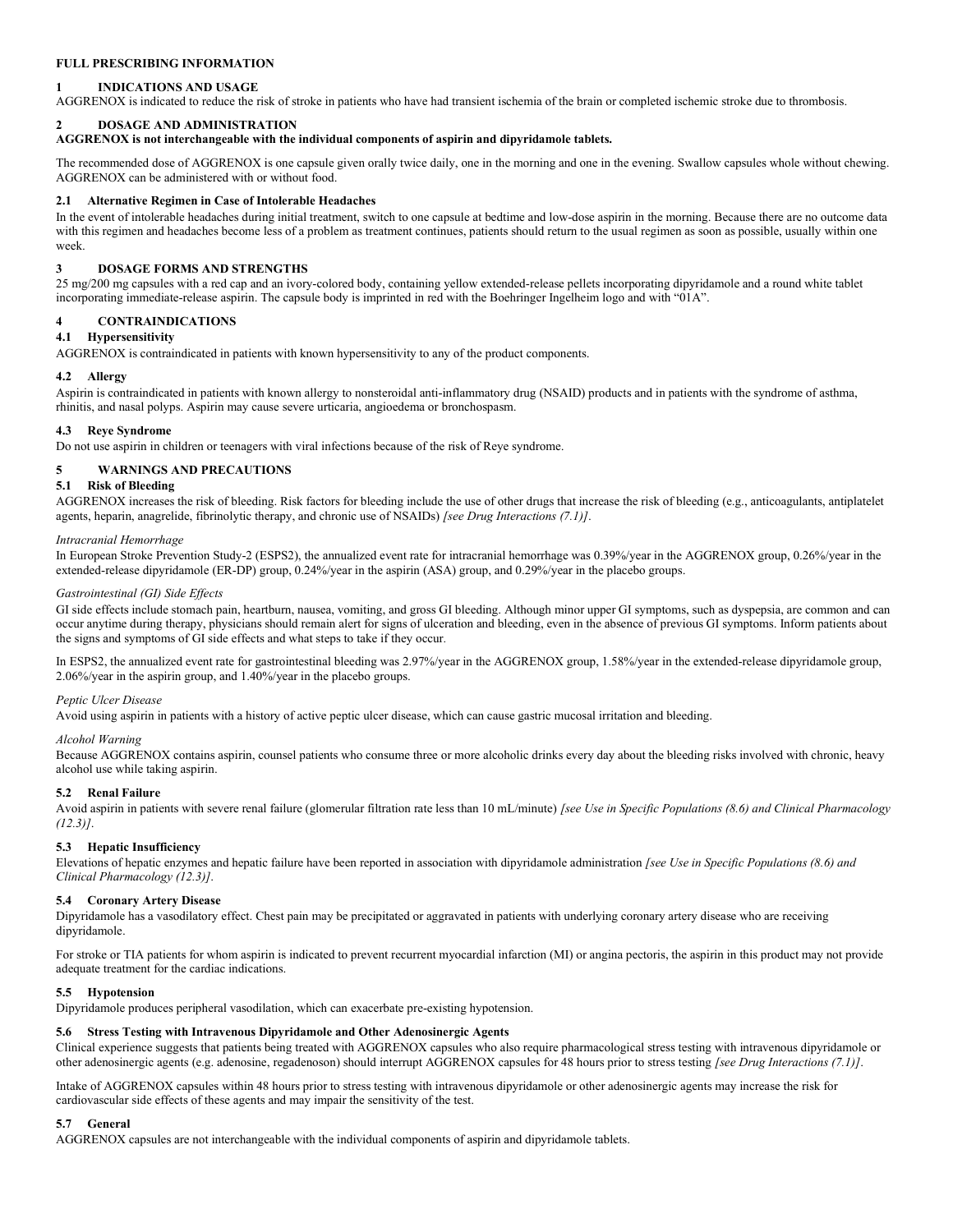## 6 ADVERSE REACTIONS

The following adverse reactions are discussed elsewhere in the labeling:

- Hypersensitivity [see Contraindications (4.1)]
- Allergy [see Contraindications (4.2)]
- Risk of Bleeding [see Warnings and Precautions (5.1)]

## 6.1 Clinical Trials Experience

Because clinical trials are conducted under widely varying conditions, adverse reaction rates observed in the clinical trials of a drug cannot be directly compared to rates in the clinical trials of another drug and may not reflect the rates observed in practice.

The efficacy and safety of AGGRENOX was established in the European Stroke Prevention Study-2 (ESPS2). ESPS2 was a double-blind, placebo-controlled study that evaluated 6602 patients over the age of 18 years who had a previous ischemic stroke or transient ischemic attack within ninety days prior to entry. Patients were randomized to either AGGRENOX, aspirin, ER-DP, or placebo [see Clinical Studies (14)]; primary endpoints included stroke (fatal or nonfatal) and death from all causes.

This 24-month, multicenter, double-blind, randomized study (ESPS2) was conducted to compare the efficacy and safety of AGGRENOX with placebo, extendedrelease dipyridamole alone and aspirin alone. The study was conducted in a total of 6602 male and female patients who had experienced a previous ischemic stroke or transient ischemia of the brain within three months prior to randomization.

Table 1 presents the annualized event rate for adverse events that occurred in 1%/year or more of patients treated with AGGRENOX where the incidence was also at least 1%/year greater than in those patients treated with placebo. There is no clear benefit of the dipyridamole/aspirin combination over aspirin with respect to safety.

# Table 1 Incidence of Adverse Events in ESPS2<sup>a</sup>

|                                                        | <b>Individual Treatment Group</b> |                                   |     |                                                 |     |                                               |     |                                             |  |  |
|--------------------------------------------------------|-----------------------------------|-----------------------------------|-----|-------------------------------------------------|-----|-----------------------------------------------|-----|---------------------------------------------|--|--|
| <b>Body System/Preferred Term</b>                      |                                   | <b>AGGRENOX</b><br>$n (%/year)^b$ |     | <b>ER-DP</b> Alone<br>$n$ (%/year) <sup>b</sup> |     | <b>ASA Alone</b><br>$n$ (%/year) <sup>b</sup> |     | <b>Placebo</b><br>$n$ (%/year) <sup>b</sup> |  |  |
|                                                        |                                   |                                   |     |                                                 |     |                                               |     |                                             |  |  |
| <b>Total Number of Patients</b>                        |                                   |                                   |     |                                                 |     |                                               |     |                                             |  |  |
| <b>Central and Peripheral Nervous System Disorders</b> |                                   |                                   |     |                                                 |     |                                               |     |                                             |  |  |
| Headache                                               | 647                               | (28.25)                           | 634 | (27.91)                                         | 558 | (22.10)                                       | 543 | (22.29)                                     |  |  |
| <b>Gastrointestinal System Disorders</b>               |                                   |                                   |     |                                                 |     |                                               |     |                                             |  |  |
| Dyspepsia                                              | 303                               | (13.23)                           | 288 | (12.68)                                         | 299 | (11.84)                                       | 275 | (11.29)                                     |  |  |
| Abdominal Pain                                         | 289                               | (12.62)                           | 255 | (11.22)                                         | 262 | (10.38)                                       | 239 | (9.81)                                      |  |  |
| Nausea                                                 | 264                               | (11.53)                           | 254 | (11.18)                                         | 210 | (8.32)                                        | 232 | (9.53)                                      |  |  |
| Diarrhea                                               | 210                               | (9.17)                            | 257 | (11.31)                                         | 112 | (4.44)                                        | 161 | (6.61)                                      |  |  |
| Vomiting                                               | 138                               | (6.03)                            | 129 | (5.68)                                          | 101 | (4.00)                                        | 118 | (4.84)                                      |  |  |
| <b>Platelet, Bleeding and Clotting Disorders</b>       |                                   |                                   |     |                                                 |     |                                               |     |                                             |  |  |
| Hemorrhage NOS                                         | 52                                | (2.27)                            | 24  | (1.06)                                          | 46  | (1.82)                                        | 24  | (0.99)                                      |  |  |

aReported by ≥1%/year of patients during AGGRENOX treatment where the incidence was at least 1%/year greater than in those treated with placebo.

<sup>b</sup>Annual event rate per 100 pt-years = 100\* number of subjects with event/subject-years. Subject-years is defined as cumulative number of days on treatment divided by 365.25.

Note: ER-DP = extended-release dipyridamole 200 mg; ASA = aspirin 25 mg. The dosage regimen for all treatment groups is BID.

NOS = not otherwise specified.

Discontinuation due to adverse events in ESPS2 was 25% for AGGRENOX, 25% for extended-release dipyridamole, 19% for aspirin, and 21% for placebo (refer to Table 2).

#### Table 2 Incidence of Adverse Events that Led to the Discontinuation of Treatment<sup>a</sup>

|                                                                                               | <b>Treatment Groups</b>                      |                  |                                           |                  |                                  |                  |                                      |                  |  |
|-----------------------------------------------------------------------------------------------|----------------------------------------------|------------------|-------------------------------------------|------------------|----------------------------------|------------------|--------------------------------------|------------------|--|
|                                                                                               | <b>AGGRENOX</b><br>$n$ (%/year) <sup>b</sup> |                  | <b>ER-DP</b><br>$n$ (%/year) <sup>b</sup> |                  | ASA<br>$n$ (%/year) <sup>b</sup> |                  | Placebo<br>$n$ (%/year) <sup>b</sup> |                  |  |
| <b>Total Number of Patients</b>                                                               |                                              | 1650             |                                           | 1654             |                                  | 1649             |                                      | 1649             |  |
| Patients with at least one Adverse Event that led to<br>treatment discontinuation<br>Headache | 417<br>165                                   | (18.21)          | 419<br>166                                | (18.44)          | 318<br>57                        | (12.59)          | 352<br>69                            | (14.45)          |  |
| Nausea                                                                                        | 91                                           | (7.20)<br>(3.97) | 95                                        | (7.31)<br>(4.18) | 51                               | (2.26)<br>(2.02) | 53                                   | (2.83)<br>(2.18) |  |
| Abdominal Pain                                                                                | 74                                           | (3.23)           | 64                                        | (2.82)           | 56                               | (2.22)           | 52                                   | (2.13)           |  |
| Vomiting                                                                                      | 53                                           | (2.31)           | 52                                        | (2.29)           | 28                               | (1.11)           | 24                                   | (0.99)           |  |

aReported by 1%/year of patients during AGGRENOX treatment where the incidence was at least 1%/year greater than in those treated with placebo.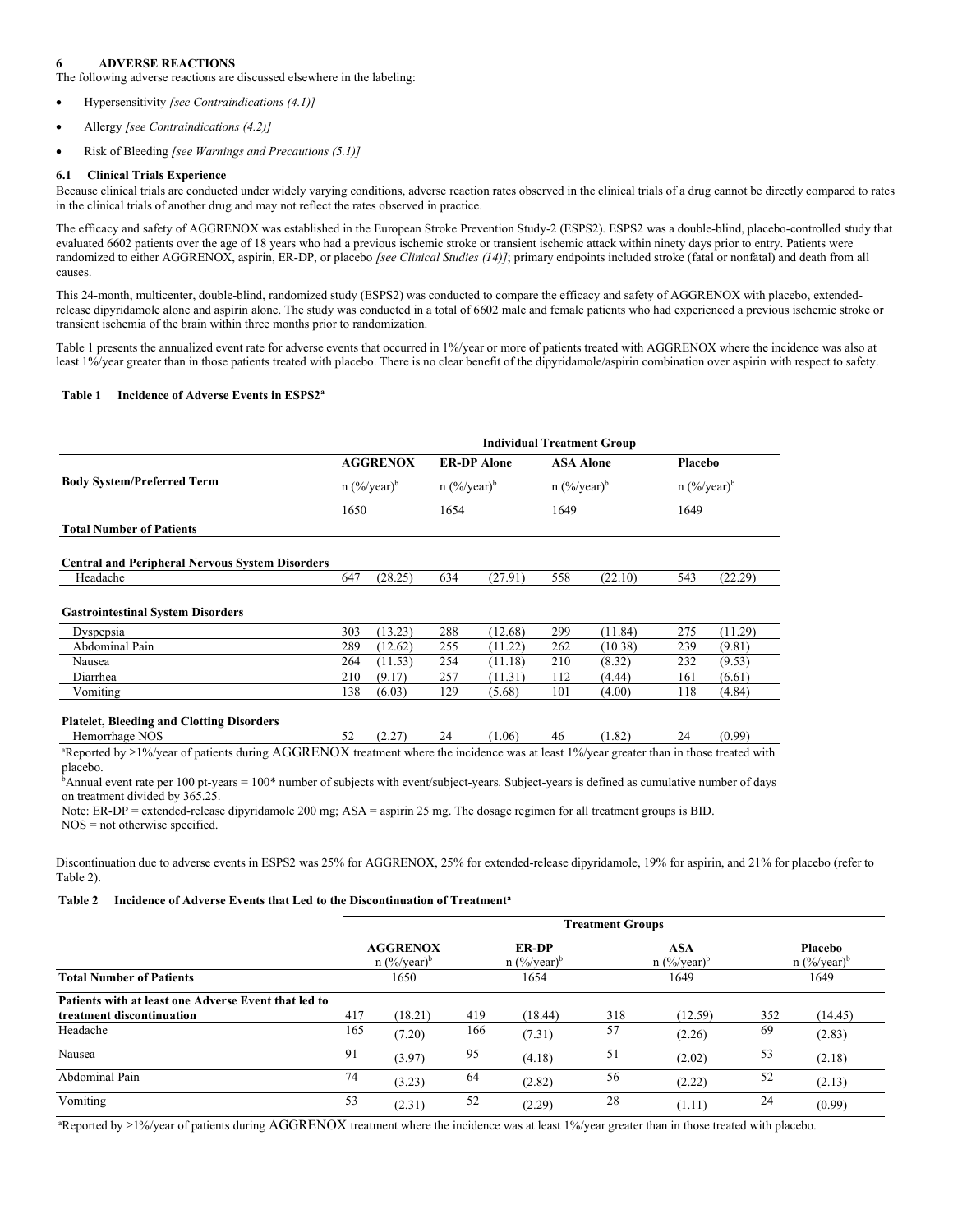<sup>b</sup>Annual event rate per 100 pt-years = 100\* number of subjects with event/subject-years. Subject-years is defined as cumulative number of days on treatment divided by 365.25.

Note: ER-DP = extended-release dipyridamole 200 mg; ASA = aspirin 25 mg. The dosage regimen for all treatment groups is BID.

Headache was most notable in the first month of treatment.

# 6.2 Post-Marketing Experience

The following is a list of additional adverse reactions that have been reported either in the literature or are from post-marketing spontaneous reports for either dipyridamole or aspirin. Because these reactions are reported voluntarily from a population of uncertain size, it is not always possible to estimate reliably their frequency or establish a causal relationship to drug exposure. Decisions to include these reactions in labeling are typically based on one or more of the following factors: (1) seriousness of the reaction, (2) frequency of reporting, or (3) strength of causal connection to AGGRENOX.

Body as a Whole: Hypothermia, chest pain, allergic reaction, syncope

Cardiovascular: Angina pectoris, hypotension

Central Nervous System: Cerebral edema, dizziness, cerebral hemorrhage, intracranial hemorrhage, subarachnoid hemorrhage

Fluid and Electrolyte: Hyperkalemia, metabolic acidosis, respiratory alkalosis, hypokalemia

Gastrointestinal: Pancreatitis, Reye syndrome, hematemesis, gastritis, ulceration and perforation, hemorrhage rectum, melena, GI hemorrhage

Hearing and Vestibular Disorders: Hearing loss

Heart Rate and Rhythm Disorders: Tachycardia, palpitation

Immune System Disorders: Hypersensitivity, acute anaphylaxis, laryngeal edema

Liver and Biliary System Disorders: Hepatitis, hepatic failure, cholelithiasis, jaundice, hepatic function abnormal

Musculoskeletal: Rhabdomyolysis, myalgia

Metabolic and Nutritional Disorders: Hypoglycemia, dehydration

Platelet, Bleeding and Clotting Disorders: Prolongation of the prothrombin time, disseminated intravascular coagulation, coagulopathy, thrombocytopenia, hematoma, gingival bleeding, epistaxis, purpura

Psychiatric Disorders: Confusion, agitation

Respiratory: Tachypnea, dyspnea, hemoptysis

Skin and Appendages Disorders: Rash, alopecia, angioedema, Stevens-Johnson syndrome, skin hemorrhages such as bruising, ecchymosis, and hematoma, pruritus, urticaria, and drug reaction with eosinophilia and systemic symptoms (DRESS)

Urogenital: Interstitial nephritis, papillary necrosis, proteinuria, renal insufficiency and failure, hematuria

Vascular (Extracardiac) Disorders: Allergic vasculitis, flushing

Other Adverse Events: Anorexia, aplastic anemia, migraine, pancytopenia, thrombocytosis.

## 7 DRUG INTERACTIONS

# 7.1 Drug Interaction Study Information Obtained From Literature

## Adenosinergic agents (e.g. adenosine, regadenoson)

Dipyridamole has been reported to increase the plasma levels and cardiovascular effects of adenosine. Adjustment of adenosine dosage may be necessary. Dipyridamole also increases the cardiovascular effects of regadenoson, an adenosine  $A_{2A}$ -receptor agonist. The potential risk of cardiovascular side effects with intravenous adenosinergic agents may be increased during the testing period when dipyridamole is not held 48 hours prior to stress testing.

## Angiotensin Converting Enzyme (ACE) Inhibitors

Because of the indirect effect of aspirin on the renin-angiotensin conversion pathway, the hyponatremic and hypotensive effects of ACE inhibitors may be diminished by concomitant administration of aspirin.

Acetazolamide

Concurrent use of aspirin and acetazolamide can lead to high serum concentrations of acetazolamide (and toxicity) due to competition at the renal tubule for secretion.

# Anticoagulants and Antiplatelets

Patients taking AGGRENOX in combination with anticoagulants, antiplatelets, or any substance impacting coagulation are at increased risk for bleeding. Aspirin can displace warfarin from protein binding sites, leading to prolongation of both the prothrombin time and the bleeding time. Aspirin can increase the anticoagulant activity of heparin, increasing bleeding risk.

## Anagrelide

Patients taking aspirin in combination with anagrelide are at an increased risk of bleeding.

Anticonvulsants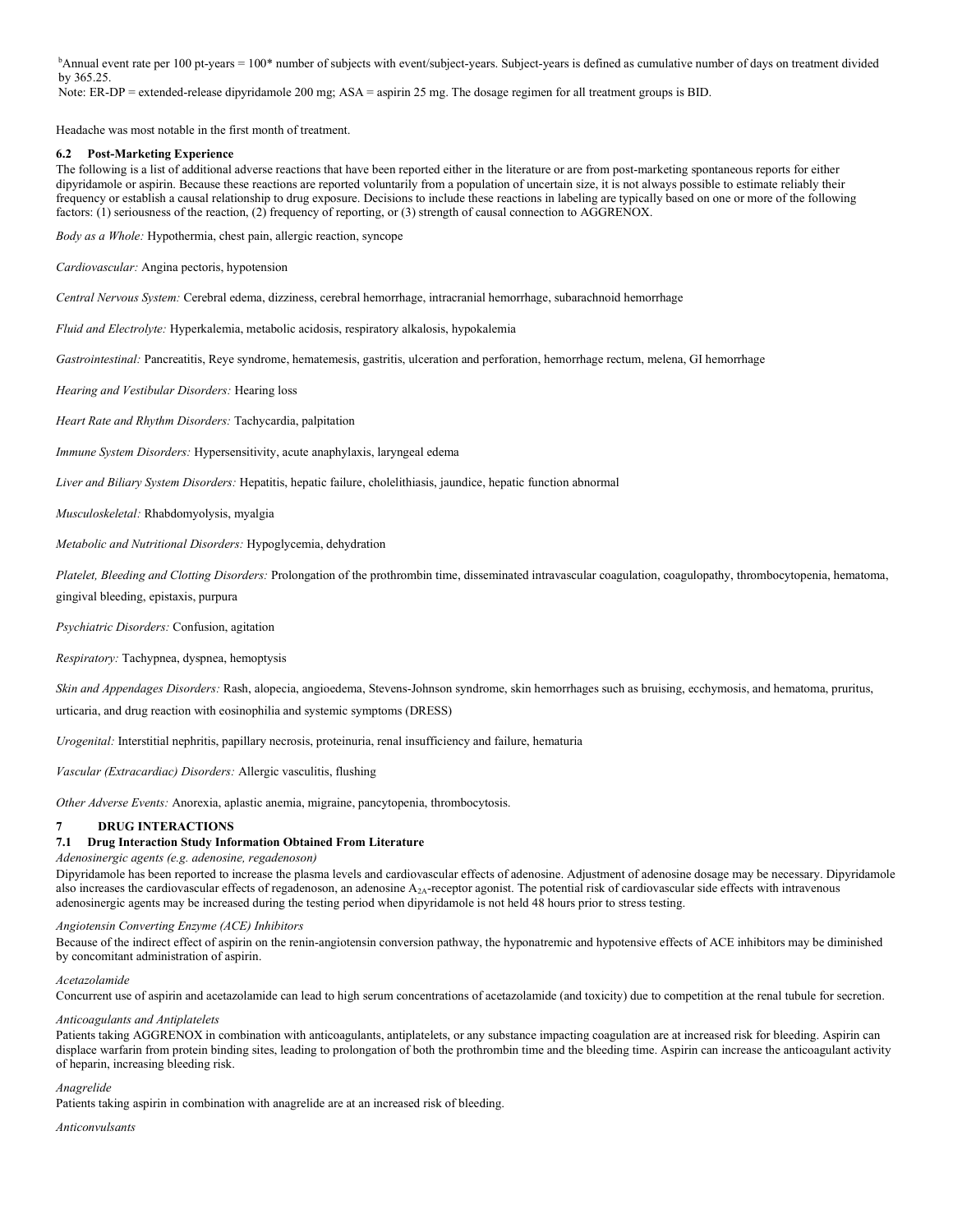Salicylic acid can displace protein-bound phenytoin and valproic acid, leading to a decrease in the total concentration of phenytoin and an increase in serum valproic acid levels.

## Beta Blockers

The hypotensive effects of beta blockers may be diminished by the concomitant administration of aspirin due to inhibition of renal prostaglandins, leading to decreased renal blood flow and salt and fluid retention.

# Cholinesterase Inhibitors

Dipyridamole may counteract the anticholinesterase effect of cholinesterase inhibitors, thereby potentially aggravating myasthenia gravis.

### Diuretics

The effectiveness of diuretics in patients with underlying renal or cardiovascular disease may be diminished by the concomitant administration of aspirin due to inhibition of renal prostaglandins, leading to decreased renal blood flow and salt and fluid retention.

## Methotrexate

Salicylate can inhibit renal clearance of methotrexate, leading to bone marrow toxicity, especially in the elderly or renal impaired.

# Nonsteroidal Anti-Inflammatory Drugs (NSAIDs)

The concurrent use of aspirin with other NSAIDs may increase bleeding or lead to decreased renal function.

#### Oral Hypoglycemics

Moderate doses of aspirin may increase the effectiveness of oral hypoglycemic drugs, leading to hypoglycemia.

# Uricosuric Agents (probenecid and sulfinpyrazone)

Salicylates antagonize the uricosuric action of uricosuric agents.

# 8 USE IN SPECIFIC POPULATIONS

# 8.1 Pregnancy

# Risk Summary

Available data from published studies and postmarketing experience with AGGRENOX use during pregnancy have not identified a clear association between AGGRENOX use and major birth defects, miscarriage, or adverse maternal or fetal outcomes (see Data). AGGRENOX contains low-dose aspirin which is an NSAID (see Clinical Considerations). In animal reproduction studies, there were adverse developmental effects with administration of aspirin in rats and rabbits at doses about 66 and 44 times, respectively, the human exposure at the maximum recommended daily dose of aspirin-dipyridamole. Reproduction studies with dipyridamole in mice, rabbits, and rats have revealed no evidence of harm to the fetus up to doses about 25 times the maximum recommended daily human dose of aspirin-dipyridamole. Nonclinical data are suggestive of a possible potentiation of aspirin-related fetal toxicity when combined with dipyridamole (see Data).

The estimated background risk of major birth defects and miscarriage for the indicated population is unknown. All pregnancies have a background risk of birth defect, loss, or other adverse outcomes. In the U.S. general population, the estimated background risk of major birth defects and miscarriage in clinically recognized pregnancies is 2-4 and 15-20%, respectively.

## Clinical Considerations

### Labor and Delivery

AGGRENOX, which contains dipyridamole and low-dose aspirin, increases the risk for bleeding [see Warnings and Precautions (5.1)]. Maternal use of high-dose aspirin can result in excessive blood loss at delivery, prolonged gestation, prolonged labor, intracranial hemorrhage in premature infants, low birth weight, stillbirth, and neonatal death.

## Data

#### Human Data

Published data from clinical trials, observational studies, case series, and case reports over several decades have not identified a clear association between aspirindipyridamole use in pregnancy and major birth defects, miscarriage, or adverse maternal or fetal outcomes. However, these studies cannot definitively establish the absence of any aspirin-dipyridamole associated risks. Methodological limitations of these studies include variability in the timing and dose of drug exposure (e.g., most exposures occurred beyond the first trimester) and the small sample sizes of individual studies.

## Animal Data

Aspirin has been shown to be teratogenic in rats (spina bifida, exencephaly, microphthalmia and coelosomia) and rabbits (congested fetuses, agenesis of skull and upper jaw, generalized edema with malformation of the head, and diaphanous skin) at oral doses of 330 mg/kg/day and 110 mg/kg/day, respectively. These doses, which also resulted in a high resorption rate in rats (63% of implantations versus 5% in controls), are, on a mg/m<sup>2</sup> basis, about 66 and 44 times, respectively, the dose of aspirin contained in the maximum recommended daily human dose of aspirin-dipyridamole. Reproduction studies with dipyridamole have been performed in mice, rabbits and rats at oral doses of up to 125 mg/kg, 40 mg/kg, and 1000 mg/kg, respectively (about 1½, 2, and 25 times the maximum recommended daily human oral dose, respectively, on a mg/m<sup>2</sup> basis) and have revealed no evidence of harm to the fetus due to dipyridamole. When 330 mg aspirin/kg/day was combined with 75 mg dipyridamole/kg/day in the rat at doses about 66 and 2 times, respectively, the maximum recommended daily human dose, the resorption rate approached 100%.

# 8.2 Lactation

# Risk Summary

Based on data from a clinical lactation study in breastfeeding women taking low-dose aspirin, the metabolite salicylic acid is present in human milk in low levels (see Data). Dipyridamole is also present in human milk. There is no information on the effects of AGGRENOX or dipyridamole on the breastfed infant or on milk production. There is insufficient information to determine the effects of aspirin on the breastfed infant and no information on the effects of aspirin on milk production. The developmental and health benefits of breastfeeding should be considered along with the mother's clinical need for AGGRENOX and any potential adverse effects on the breastfed child from AGGRENOX or from the underlying maternal condition.

## Data

A published clinical study involved six exclusively breastfeeding women at 1 to 8 months postpartum who were taking 81 mg aspirin daily. Milk samples were collected at steady state, at 0, 1, 2, 4, 8, 12, and 24 hours after taking a dose of aspirin. Aspirin was undetectable in human milk. Salicylic acid was present in milk at low levels (average concentration of 24 ng/mL). Based on an average milk consumption of 150 mL/kg/day, the calculated relative infant dose was 0.4%. No adverse effects on the breastfed infants were noted.

## 8.4 Pediatric Use

Safety and effectiveness of AGGRENOX in pediatric patients have not been studied. Because of the aspirin component, use of this product in the pediatric population is not recommended [see Contraindications (4.3)].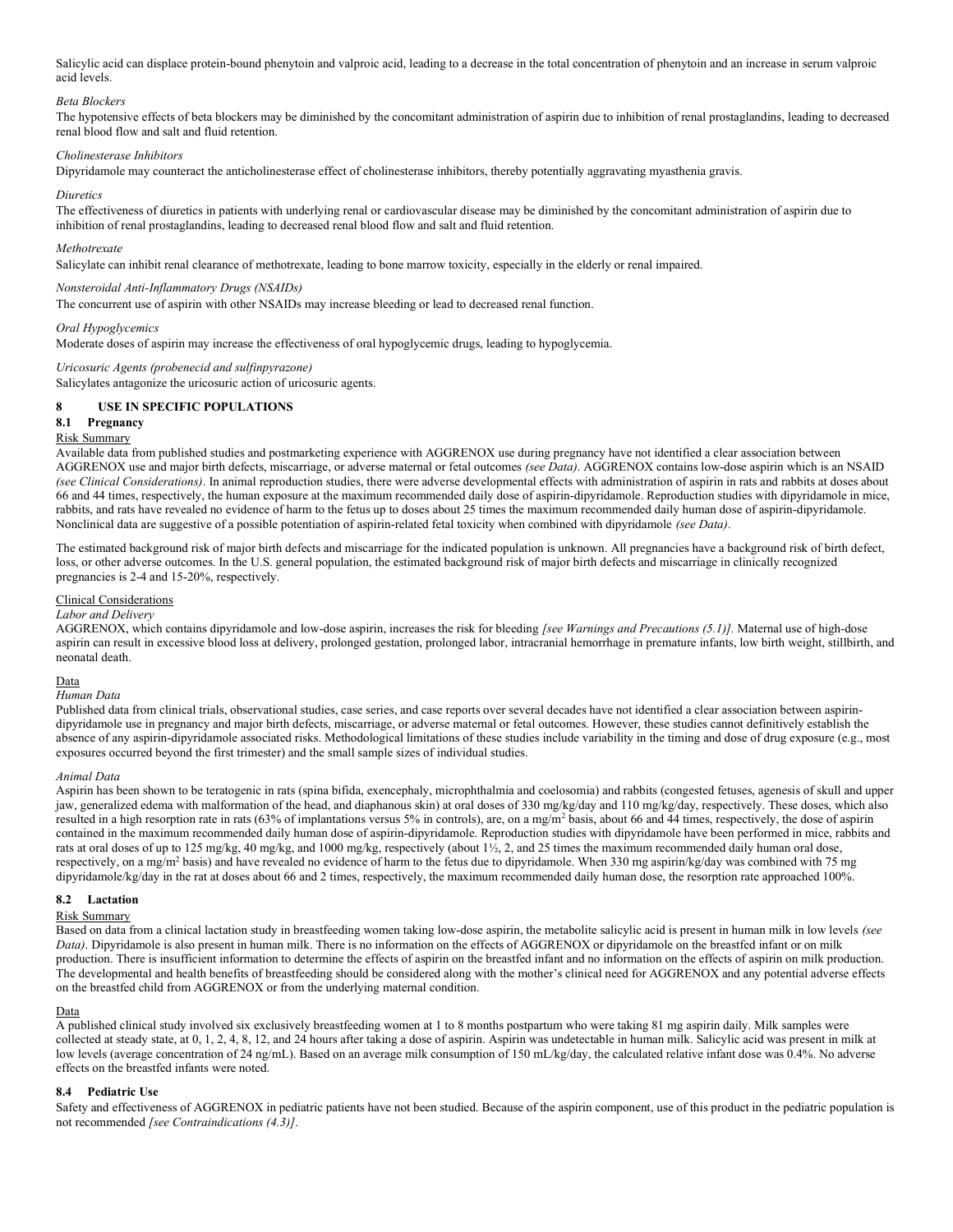# 8.5 Geriatric Use

Of the total number of subjects in ESPS2, 61% were 65 and over, while 27% were 75 and over. No overall differences in safety or effectiveness were observed between these subjects and younger subjects, and other reported clinical experience has not identified differences in responses between the elderly and younger patients, but greater sensitivity of some older individuals cannot be ruled out [see Clinical Pharmacology (12.3)].

# 8.6 Patients with Severe Hepatic or Severe Renal Dysfunction

AGGRENOX has not been studied in patients with hepatic or renal impairment. Avoid using aspirin containing products, such as AGGRENOX, in patients with severe hepatic or severe renal (glomerular filtration rate <10 mL/min) dysfunction [see Warnings and Precautions (5.2, 5.3) and Clinical Pharmacology (12.3)].

# 10 OVERDOSAGE

Because of the dose ratio of dipyridamole to aspirin, overdosage of AGGRENOX is likely to be dominated by signs and symptoms of dipyridamole overdose. In case of real or suspected overdose, seek medical attention or contact a Poison Control Center immediately. Careful medical management is essential.

Based upon the known hemodynamic effects of dipyridamole, symptoms such as warm feeling, flushes, sweating, restlessness, feeling of weakness, and dizziness may occur. A drop in blood pressure and tachycardia might also be observed.

Salicylate toxicity may result from acute ingestion (overdose) or chronic intoxication. Severity of aspirin intoxication is determined by measuring the blood salicylate level. The early signs of salicylic overdose (salicylism), including tinnitus (ringing in the ears), occur at plasma concentrations approaching 200 g/mL. In severe cases, hyperthermia and hypovolemia are the major immediate threats to life. Plasma concentrations of aspirin above 300 µg/mL are clearly toxic. Severe toxic effects are associated with levels above 400  $\mu$ g/mL. A single lethal dose of aspirin in adults is not known with certainty but death may be expected at 30 g.

Treatment of overdose consists primarily of supporting vital functions, increasing drug elimination, and correcting acid-base disturbances. Consider gastric emptying and/or lavage as soon as possible after ingestion, even if the patient has vomited spontaneously. After lavage and/or emesis, administration of activated charcoal as a slurry may be beneficial if less than 3 hours have passed since ingestion. Charcoal absorption should not be employed prior to emesis and lavage. Follow acid-base status closely with serial blood gas and serum pH measurements. Maintain fluid and electrolyte balance. Administer replacement fluid intravenously and augment with correction of acidosis. Treatment may require the use of a vasopressor. Infusion of glucose may be required to control hypoglycemia.

Administration of xanthine derivatives (e.g., aminophylline) may reverse the vasodilatory effects of dipyridamole overdose. Plasma electrolytes and pH should be monitored serially to promote alkaline diuresis of salicylate if renal function is normal. In patients with renal insufficiency or in cases of life-threatening intoxication, dialysis is usually required to treat salicylic overdose; however, since dipyridamole is highly protein bound, dialysis is not likely to remove dipyridamole. Exchange transfusion may be indicated in infants and young children.

# 11 DESCRIPTION

AGGRENOX is a combination of aspirin and dipyridamole, antiplatelet agents, intended for oral administration. Each hard gelatin capsule contains 200 mg dipyridamole in an extended-release form and 25 mg aspirin, as an immediate-release sugar-coated tablet. In addition, each capsule contains the following inactive ingredients: acacia, aluminum stearate, colloidal silicon dioxide, corn starch, dimethicone, hypromellose, hypromellose phthalate, lactose monohydrate, methacrylic acid copolymer, microcrystalline cellulose, povidone, stearic acid, sucrose, talc, tartaric acid, titanium dioxide, and triacetin.

Each capsule shell contains gelatin, red iron oxide and yellow iron oxide, titanium dioxide, and water.

## Dipyridamole

Dipyridamole is an antiplatelet agent chemically described as 2,2',2",2"'-[(4,8-Dipiperidinopyrimido[5,4-d]pyrimidine-2,6-diyl)dinitrilo]-tetraethanol. It has the following structural formula:



C24H40N8O4

Dipyridamole is an odorless yellow crystalline substance, having a bitter taste. It is soluble in dilute acids, methanol and chloroform, and is practically insoluble in water.

#### Aspirin

The antiplatelet agent aspirin (acetylsalicylic acid) is chemically known as benzoic acid, 2- (acetyloxy)-, and has the following structural formula:

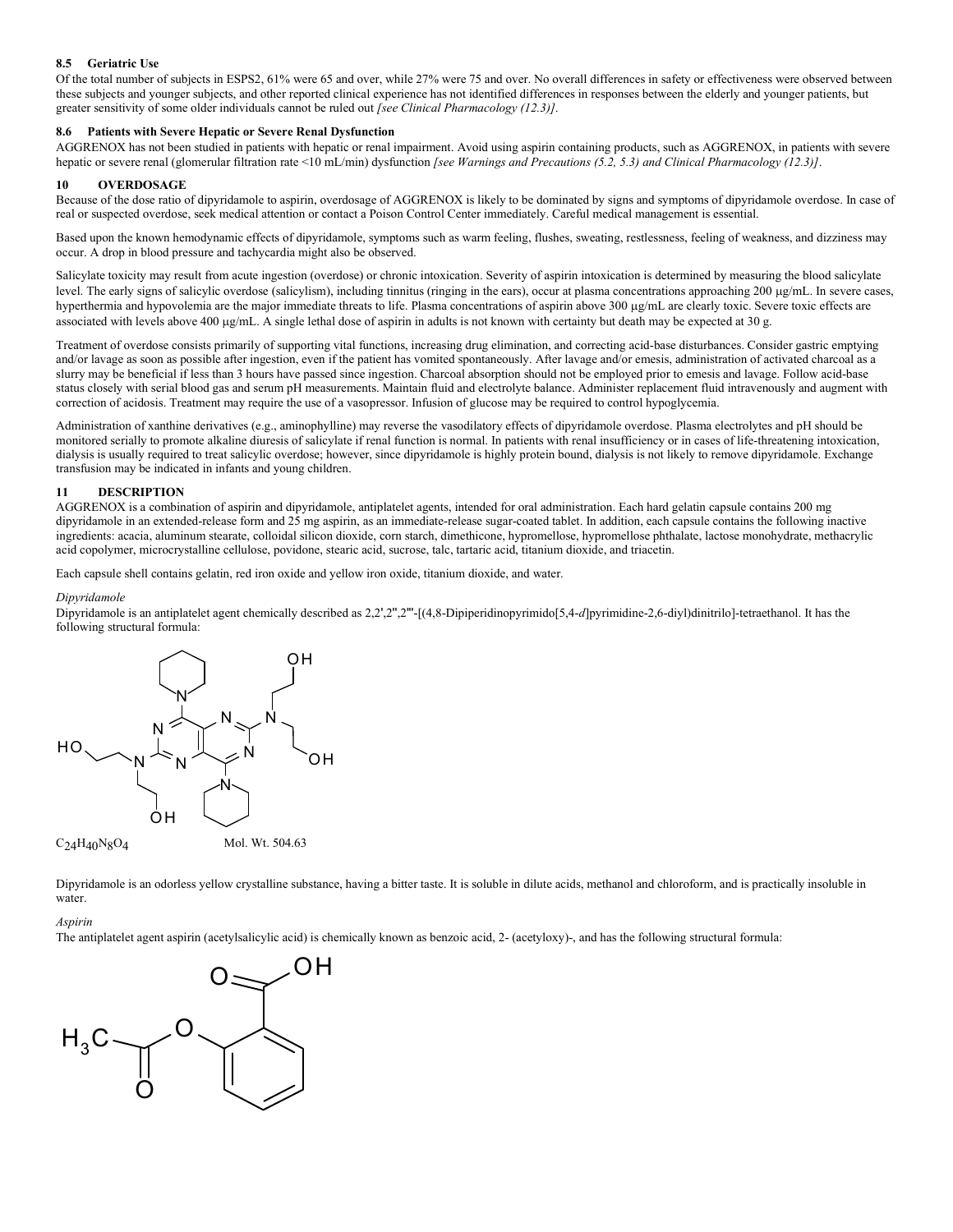Aspirin is an odorless white needle-like crystalline or powdery substance. When exposed to moisture, aspirin hydrolyzes into salicylic and acetic acids, and gives off a vinegary odor. It is highly lipid soluble and slightly soluble in water.

# 12 CLINICAL PHARMACOLOGY

# 12.1 Mechanism of Action

The antithrombotic action of AGGRENOX is the result of the additive antiplatelet effects of dipyridamole and aspirin.

#### Dipyridamole

Dipyridamole inhibits the uptake of adenosine into platelets, endothelial cells and erythrocytes in vitro and in vivo; the inhibition occurs in a dose-dependent manner at therapeutic concentrations  $(0.5-1.9 \mu g/mL)$ . This inhibition results in an increase in local concentrations of adenosine which acts on the platelet  $A<sub>2</sub>$ -receptor thereby stimulating platelet adenylate cyclase and increasing platelet cyclic-3',5'-adenosine monophosphate (cAMP) levels. Via this mechanism, platelet aggregation is inhibited in response to various stimuli such as platelet activating factor (PAF), collagen and adenosine diphosphate (ADP).

Dipyridamole inhibits phosphodiesterase (PDE) in various tissues. While the inhibition of cAMP-PDE is weak, therapeutic levels of dipyridamole inhibit cyclic-3',5' guanosine monophosphate-PDE (cGMP-PDE), thereby augmenting the increase in cGMP produced by EDRF (endothelium-derived relaxing factor, now identified as nitric oxide).

#### Aspirin

Aspirin inhibits platelet aggregation by irreversible inhibition of platelet cyclooxygenase and thus inhibits the generation of thromboxane A<sub>2</sub>, a powerful inducer of platelet aggregation and vasoconstriction.

#### 12.2 Pharmacodynamics

The effect of either agent on the other's inhibition of platelet reactivity has not been evaluated.

## 12.3 Pharmacokinetics

There are no significant interactions between aspirin and dipyridamole. The kinetics of the components are unchanged by their co-administration as AGGRENOX.

### Absorption

#### Dipyridamole:

Peak plasma levels of dipyridamole are achieved 2 hours (range 1–6 hours) after administration of a daily dose of 400 mg AGGRENOX (given as 200 mg BID). The peak plasma concentration at steady-state is 1.98  $\mu$ g/mL (1.01–3.99  $\mu$ g/mL) and the steady-state trough concentration is 0.53  $\mu$ g/mL (0.18–1.01  $\mu$ g/mL).

#### Aspirin:

Peak plasma levels of aspirin are achieved 0.63 hours (0.5–1 hour) after administration of a 50 mg aspirin daily dose from AGGRENOX (given as 25 mg BID). The peak plasma concentration at steady-state is 319 ng/mL (175-463 ng/mL). Aspirin undergoes moderate hydrolysis to salicylic acid in the liver and the gastrointestinal wall, with 50%–75% of an administered dose reaching the systemic circulation as intact aspirin.

#### Effect of Food

#### Dipyridamole:

When AGGRENOX capsules were taken with a high fat meal, dipyridamole peak plasma levels  $(C_{\text{max}})$  and total absorption (AUC) were decreased at steady-state by 20-30% compared to fasting. Due to the similar degree of inhibition of adenosine uptake at these plasma concentrations, this food effect is not considered clinically relevant.

#### Aspirin:

When AGGRENOX capsules were taken with a high fat meal, there was no difference for aspirin in AUC at steady-state, and the approximately 50% decrease in C<sub>max</sub> was not considered clinically relevant based on a similar degree of cyclooxygenase inhibition comparing the fed and fasted state.

### Distribution

#### Dipyridamole:

Dipyridamole is highly lipophilic (log  $P=3.71$ ,  $pH=7$ ); however, it has been shown that the drug does not cross the blood-brain barrier to any significant extent in animals. The steady-state volume of distribution of dipyridamole is about 92 L. Approximately 99% of dipyridamole is bound to plasma proteins, predominantly to alpha 1-acid glycoprotein and albumin.

#### Aspirin:

Aspirin is poorly bound to plasma proteins and its apparent volume of distribution is low (10 L). Its metabolite, salicylic acid, is highly bound to plasma proteins, but its binding is concentration-dependent (nonlinear). At low concentrations (<100 mcg/mL), approximately 90% of salicylic acid is bound to albumin. Salicylic acid is widely distributed to all tissues and fluids in the body, including the central nervous system, breast milk, and fetal tissues. Early signs of salicylate overdose (salicylism), including tinnitus (ringing in the ears), occur at plasma concentrations approximating 200 mcg/mL [see Overdosage (10)].

#### Metabolism and Elimination

#### Dipyridamole:

Dipyridamole is metabolized in the liver, primarily by conjugation with glucuronic acid, of which monoglucuronide which has low pharmacodynamic activity is the primary metabolite. In plasma, about 80% of the total amount is present as parent compound and 20% as monoglucuronide. Most of the glucuronide metabolite (about 95%) is excreted via bile into the feces, with some evidence of enterohepatic circulation. Renal excretion of parent compound is negligible and urinary excretion of the glucuronide metabolite is low (about 5%). With intravenous (i.v.) treatment of dipyridamole, a triphasic profile is obtained: a rapid alpha phase, with a half-life of about 3.4 minutes, a beta phase, with a half-life of about 39 minutes, (which, together with the alpha phase accounts for about 70% of the total area under the curve, AUC) and a prolonged elimination phase  $\lambda_z$  with a half-life of about 15.5 hours. Because of the extended absorption phase of the dipyridamole component, only the terminal phase is apparent from oral treatment with AGGRENOX which was 13.6 hours.

#### Aspirin:

Aspirin is rapidly hydrolyzed in plasma to salicylic acid, with a half-life of 20 minutes. Plasma levels of aspirin are essentially undetectable 2-2.5 hours after dosing and peak salicylic acid concentrations occur 1 hour (range: 0.52 hours) after administration of aspirin. Salicylic acid is primarily conjugated in the liver to form salicyluric acid, a phenolic glucuronide, an acyl glucuronide, and a number of minor metabolites. Salicylate metabolism is saturable and total body clearance decreases at higher serum concentrations due to the limited ability of the liver to form both salicyluric acid and phenolic glucuronide. Following toxic doses  $(10-20 g)$ , the plasma half-life may be increased to over 20 hours.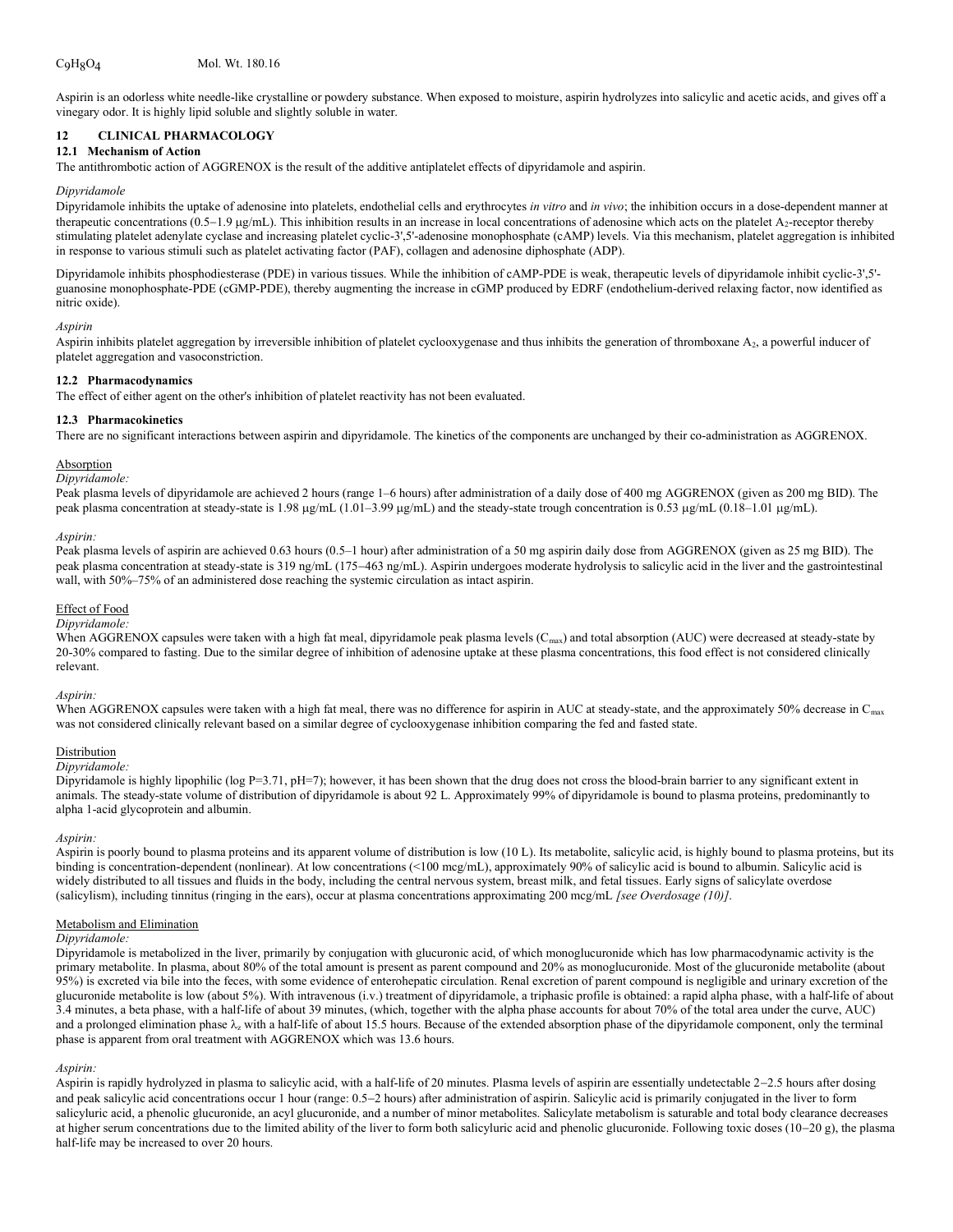The elimination of acetylsalicylic acid follows first-order kinetics with AGGRENOX and has a half-life of 0.33 hours. The half-life of salicylic acid is 1.71 hours. Both values correspond well with data from the literature at lower doses which state a resultant half-life of approximately 2-3 hours. At higher doses, the elimination of salicylic acid follows zero-order kinetics (i.e., the rate of elimination is constant in relation to plasma concentration), with an apparent half-life of 6 hours or higher. Renal excretion of unchanged drug depends upon urinary pH. As urinary pH rises above 6.5, the renal clearance of free salicylate increases from <5% to >80%. Alkalinization of the urine is a key concept in the management of salicylate overdose [see Overdosage (10)]. Following therapeutic doses, about 10% is excreted as salicylic acid and 75% as salicyluric acid, as the phenolic and acyl glucuronides, in urine.

Specific Populations

#### Geriatric Patients: Dipyridamole:

In ESPS2 [see Clinical Studies (14)], plasma concentrations (determined as AUC) of dipyridamole in healthy elderly subjects (>65 years) were about 40% higher than in subjects younger than 55 years receiving treatment with AGGRENOX.

# Hepatic Dysfunction:

No study has been conducted with AGGRENOX in patients with hepatic dysfunction.

## Dipyridamole:

In a study conducted with an intravenous formulation of dipyridamole, patients with mild to severe hepatic insufficiency showed no change in plasma concentrations of dipyridamole but showed an increase in the pharmacologically inactive monoglucuronide metabolite. Dipyridamole can be dosed without restriction as long as there is no evidence of hepatic failure.

## Aspirin:

Avoid aspirin in patients with severe hepatic insufficiency.

# Renal Dysfunction:

## Dipyridamole:

In ESPS2 patients *[see Clinical Studies (14)]*, with creatinine clearances ranging from about 15 mL/min to >100 mL/min, no changes were observed in the pharmacokinetics of dipyridamole or its glucuronide metabolite if data were corrected for differences in age.

## Aspirin:

Avoid aspirin in patients with severe renal failure (glomerular filtration rate <10 mL/min).

## Drug Interaction Studies

A dedicated drug interaction study was conducted in 60 healthy volunteers to evaluate the effects of omeprazole 80 mg administered once daily on the pharmacokinetics (PK) of dipyridamole and the pharmacodynamics (PD) of acetylsalicylic acid when co-administered with AGGRENOX twice daily. Dipyridamole exposure (Cmax and AUC) at steady-state were similar with or without omeprazole co-administration. The pharmacokinetics of acetylsalicylic acid was not characterized. However, the antiplatelet activity as measured by arachidonic acid induced platelet aggregation was similar between the treatment arms at steady-state.

# 13 NONCLINICAL TOXICOLOGY

## 13.1 Carcinogenesis, Mutagenesis, Impairment of Fertility

In studies in which dipyridamole was administered in the feed to mice (up to 111 weeks in males and females) and rats (up to 128 weeks in males and up to 142 weeks in females), there was no evidence of drug-related carcinogenesis. The highest dose administered in these studies (75 mg/kg/day) was, on a mg/m<sup>2</sup> basis, about equivalent to the maximum recommended daily human oral dose (MRHD) in mice and about twice the MRHD in rats.

Combinations of dipyridamole and aspirin (1:5 ratio) tested negative in the Ames test, in vivo chromosome aberration tests (in mice and hamsters), oral micronucleus tests (in mice and hamsters) and oral dominant lethal test (in mice). Aspirin, alone, induced chromosome aberrations in cultured human fibroblasts. Mutagenicity tests of dipyridamole alone with bacterial and mammalian cell systems were negative.

Combinations of dipyridamole and aspirin have not been evaluated for effects on fertility and reproductive performance. There was no evidence of impaired fertility when dipyridamole was administered to male and female rats at oral doses up to 500 mg/kg/day (about 12 times the MRHD on a mg/m<sup>2</sup> basis). A significant reduction in number of corpora lutea with consequent reduction in implantations and live fetuses was, however, observed at 1250 mg/kg (more than 30 times the MRHD on a mg/m<sup>2</sup> basis). Aspirin inhibits ovulation in rats.

## 14 CLINICAL STUDIES

ESPS2 (European Stroke Prevention Study-2) was a double-blind, placebo-controlled, 24-month study in which 6602 patients over the age of 18 years had an ischemic stroke (76%) or transient ischemic attack (TIA, 24%) within three months prior to entry. Patients were enrolled in 13 European countries between February 1989 and May 1995 and were randomized to one of four treatment groups: AGGRENOX (aspirin/extended-release dipyridamole) 25 mg/200 mg; extended-release dipyridamole (ER-DP) 200 mg alone; aspirin (ASA) 25 mg alone; or placebo. The mean age in this population was 66.7 years with 58% of them being males. Patients received one capsule twice daily (morning and evening). Efficacy assessments included analyses of stroke (fatal or nonfatal) and death (from all causes) as confirmed by a blinded morbidity and mortality assessment group. There were no differences with regard to efficacy based on age or gender; patients who were older had a trend towards more events.

# Stroke Endpoint

AGGRENOX reduced the risk of stroke by 22.1% compared to aspirin 50 mg/day alone (p = 0.008) and reduced the risk of stroke by 24.4% compared to extendedrelease dipyridamole 400 mg/day alone (p = 0.002) (Table 3). AGGRENOX reduced the risk of stroke by 36.8% compared to placebo (p <0.001).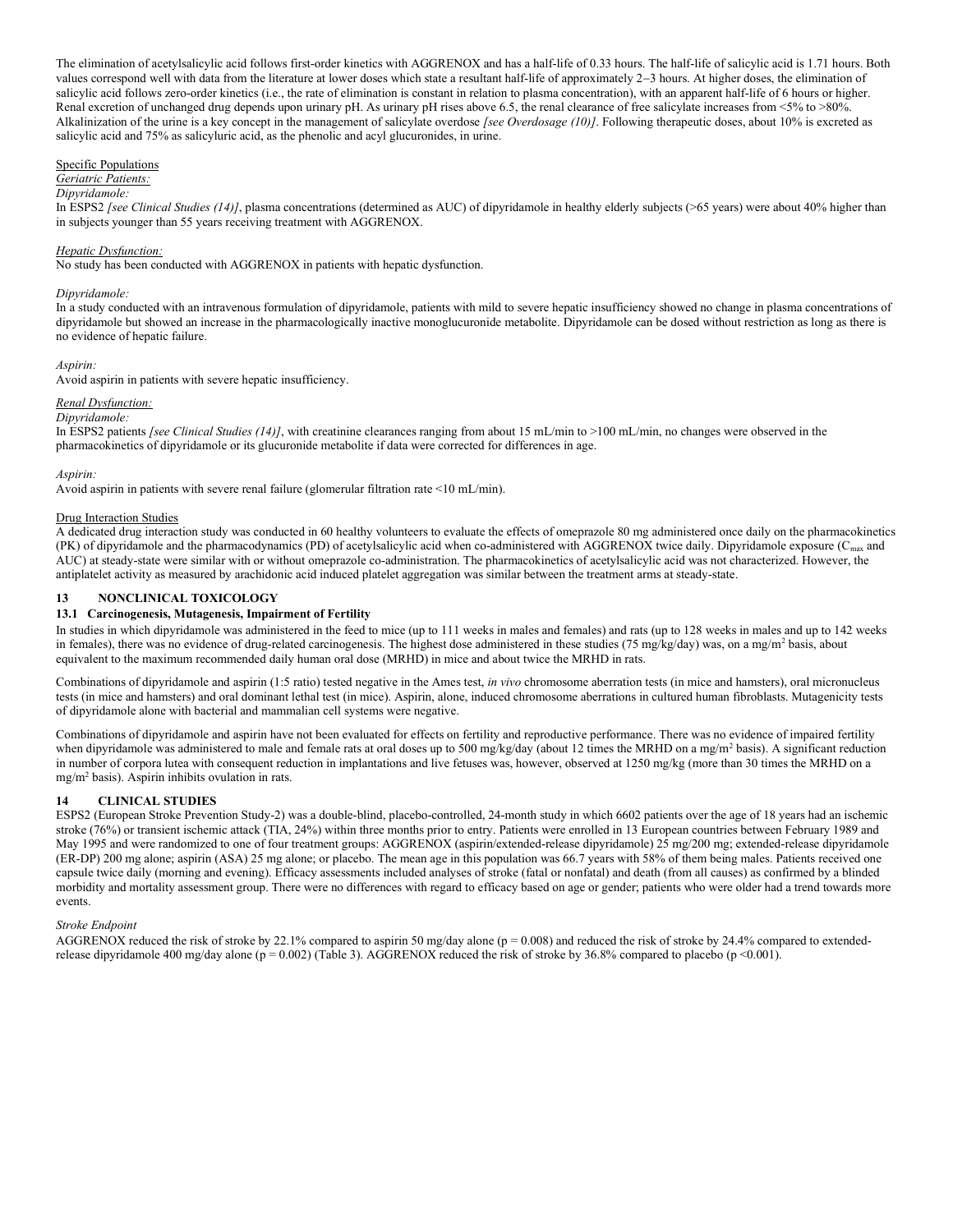#### Table 3 Summary of First Stroke (Fatal or Nonfatal): ESPS2: Intent-to-Treat Population

|                                             | Total<br><b>Number</b><br>of Patients<br>n | <b>Number of Patients</b><br>With<br><b>Stroke Within 2 Years</b><br>$n$ (%) | Kaplan-Meier Estimate Gehan-Wilcoxon<br>of Survival at 2 Years<br>$(95\% \text{ C.I.})$ | <b>Test</b><br>P-value   | <b>Risk</b><br><b>Reduction</b><br>at 2 Years | <b>Odds Ratio</b><br>$(95\% \text{ C.I.})$ |
|---------------------------------------------|--------------------------------------------|------------------------------------------------------------------------------|-----------------------------------------------------------------------------------------|--------------------------|-----------------------------------------------|--------------------------------------------|
| <b>Individual Treatment Group</b>           |                                            |                                                                              |                                                                                         |                          |                                               |                                            |
| <b>AGGRENOX</b>                             | 1650                                       | 157 (9.5%)                                                                   | 89.9% (88.4%, 91.4%)                                                                    | $\overline{\phantom{a}}$ |                                               |                                            |
| ER-DP                                       | 1654                                       | 211 (12.8%)                                                                  | 86.7% (85.0%, 88.4%)                                                                    | $\overline{\phantom{a}}$ |                                               |                                            |
| ASA                                         | 1649                                       | 206 (12.5%)                                                                  | 87.1% (85.4%, 88.7%)                                                                    | $\overline{\phantom{a}}$ |                                               |                                            |
| Placebo                                     | 1649                                       | 250 (15.2%)                                                                  | 84.1% (82.2%, 85.9%)                                                                    | ٠                        | ۰                                             | $\overline{\phantom{a}}$                   |
| <b>Pairwise Treatment Group Comparisons</b> |                                            |                                                                              |                                                                                         |                          |                                               |                                            |
| <b>AGGRENOX</b><br>ER-DP                    | $VS. -$                                    |                                                                              |                                                                                         | 0.002 <sup>b</sup>       | 24.4%                                         | 0.72(0.58, 0.90)                           |
| <b>AGGRENOX</b><br>ASA                      | $VS. -$                                    |                                                                              |                                                                                         | 0.008 <sup>b</sup>       | 22.1%                                         | 0.74(0.59, 0.92)                           |
| <b>AGGRENOX</b><br>Placebo                  | $VS. -$                                    |                                                                              |                                                                                         | $\leq 0.001^{\rm b}$     | 36.8%                                         | 0.59(0.48, 0.73)                           |
| ER-DP vs. Placebo -                         |                                            |                                                                              |                                                                                         | $0.036^{\rm a}$          | 16.5%                                         | 0.82(0.67, 1.00)                           |
| ASA vs. Placebo                             |                                            |                                                                              |                                                                                         | 0.009 <sup>b</sup>       | 18.9%                                         | 0.80(0.66, 0.97)                           |

 $^{\circ}0.010$  <p-value  $\leq 0.050$ ;  $^{\circ}$  p-value  $\leq 0.010$ .

Note: ER-DP = extended-release dipyridamole 200 mg; ASA = aspirin 25 mg. The dosage regimen for all treatment groups is BID.

#### Figure 1 ESPS2: Cumulative Stroke Rate (Fatal or Nonfatal) Over 24 months of Follow-Up





Months of Follow-up

Note: ER-DP = extended-release dipyridamole 200 mg; ASA = aspirin 25 mg. The dosage regimen for all treatment groups is b.i.d.

#### Combined Stroke or Death Endpoint

In ESPS2, AGGRENOX reduced the risk of stroke or death by 24.2% compared to placebo.

AGGRENOX reduced the risk of stroke or death by 12.1% compared to aspirin alone and by 10.3% compared to extended-release dipyridamole alone. These results were not statistically significant.

# Death Endpoint

The incidence rate of all-cause mortality was 11.3% for AGGRENOX, 11.0% for aspirin alone, 11.4% for extended-release dipyridamole alone and 12.3% for placebo alone. The differences between the AGGRENOX, aspirin alone and extended-release dipyridamole alone treatment groups were not statistically significant. These incidence rates for AGGRENOX and aspirin alone are consistent with previous aspirin studies in stroke and TIA patients.

#### 16 HOW SUPPLIED/STORAGE AND HANDLING

AGGRENOX capsules are available as a hard gelatin capsule, with a red cap and an ivory-colored body, containing yellow extended-release pellets incorporating dipyridamole and a round white tablet incorporating immediate-release aspirin. The capsule body is imprinted in red with the Boehringer Ingelheim logo and with "01A".

AGGRENOX 25 mg/250 mg capsules are supplied in unit-of-use bottles of 60 capsules (NDC 0597-0001-60).

Store at 20 $^{\circ}$ C to 25 $^{\circ}$ C (68 $^{\circ}$ F to 77 $^{\circ}$ F); excursions permitted to 15 $^{\circ}$ C to 30 $^{\circ}$ C (59 $^{\circ}$ F to 86 $^{\circ}$ F) [see USP Controlled Room Temperature]. Protect from excessive moisture.

### 17 PATIENT COUNSELING INFORMATION

Advise the patient to read the FDA-approved patient labeling (Patient Information).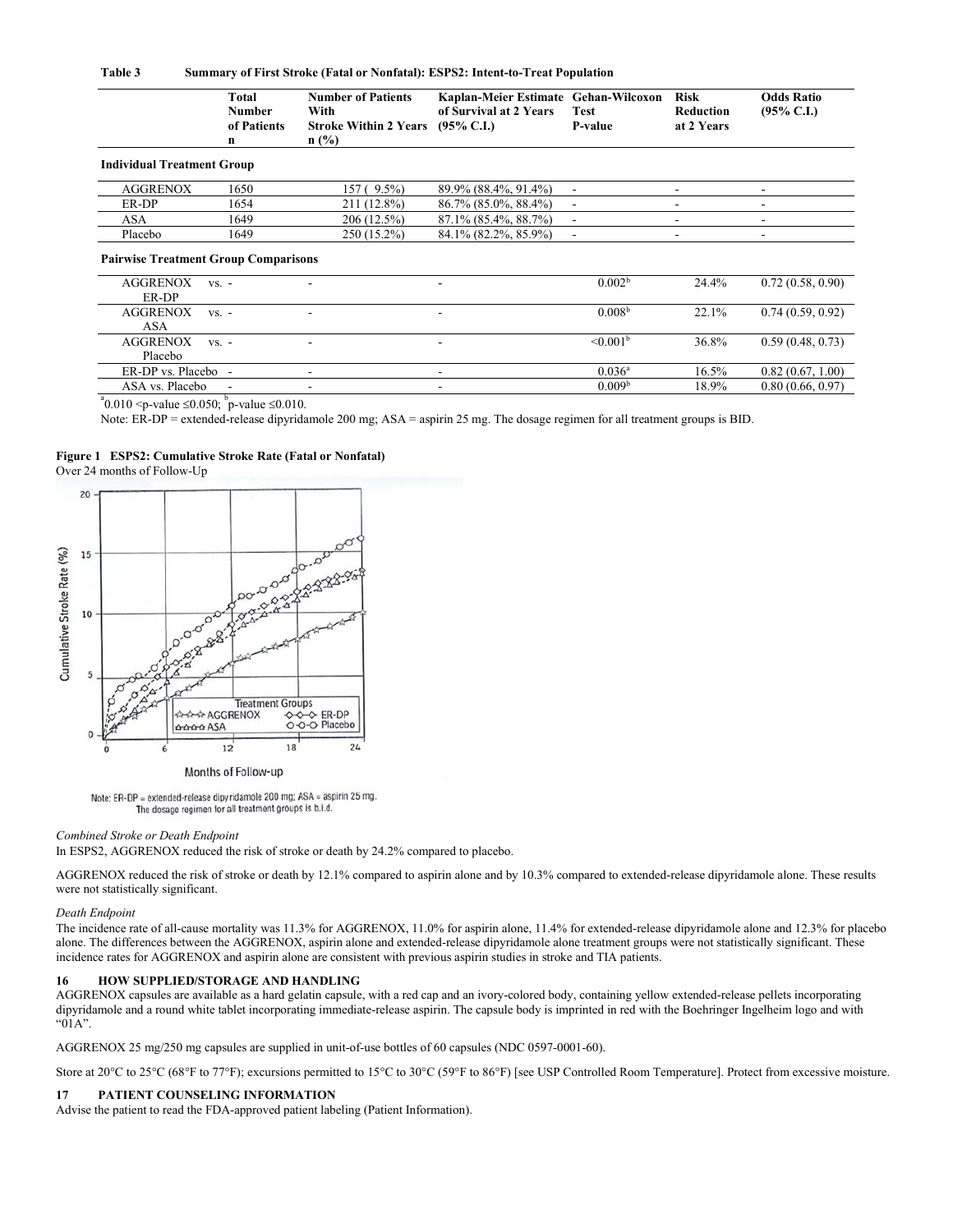# Risk of Bleeding

Inform patients that as with other antiplatelet agents, there is a general risk of bleeding including intracranial and gastrointestinal bleeding. Inform patients about the signs and symptoms of bleeding, including occult bleeding. Tell patients to notify their physician if they are prescribed any drug which may increase risk of bleeding.

Counsel patients who consume three or more alcoholic drinks daily about the bleeding risks involved with chronic, heavy alcohol use while taking aspirin.

# Pregnancy

Advise patients to notify their healthcare provider if they become pregnant or intend to become pregnant during treatment with AGGRENOX [see Use in Specific Populations (8.1)].

# Headaches

Some patients may experience headaches upon treatment initiation; these are usually transient. In case of intolerable headaches, tell patients to contact their physician.

# Stress Test

Instruct patients who are scheduled to undergo a pharmacologic stress test to tell their healthcare provider that they are taking AGGRENOX.

#### Dosage and Administration

Tell patients that AGGRENOX capsules should be swallowed whole, and not chewed or crushed. If you miss a dose, continue with your next dose on your regular schedule. Do not take a double dose.

# Storage

Inform patients to protect AGGRENOX from moisture.

Distributed by: Boehringer Ingelheim Pharmaceuticals, Inc. Ridgefield, CT 06877 USA

AGGRENOX® is a registered trademark and is used under license from Boehringer Ingelheim International GmbH

Copyright © 2021 Boehringer Ingelheim International GmbH ALL RIGHTS RESERVED

COL9834BE192021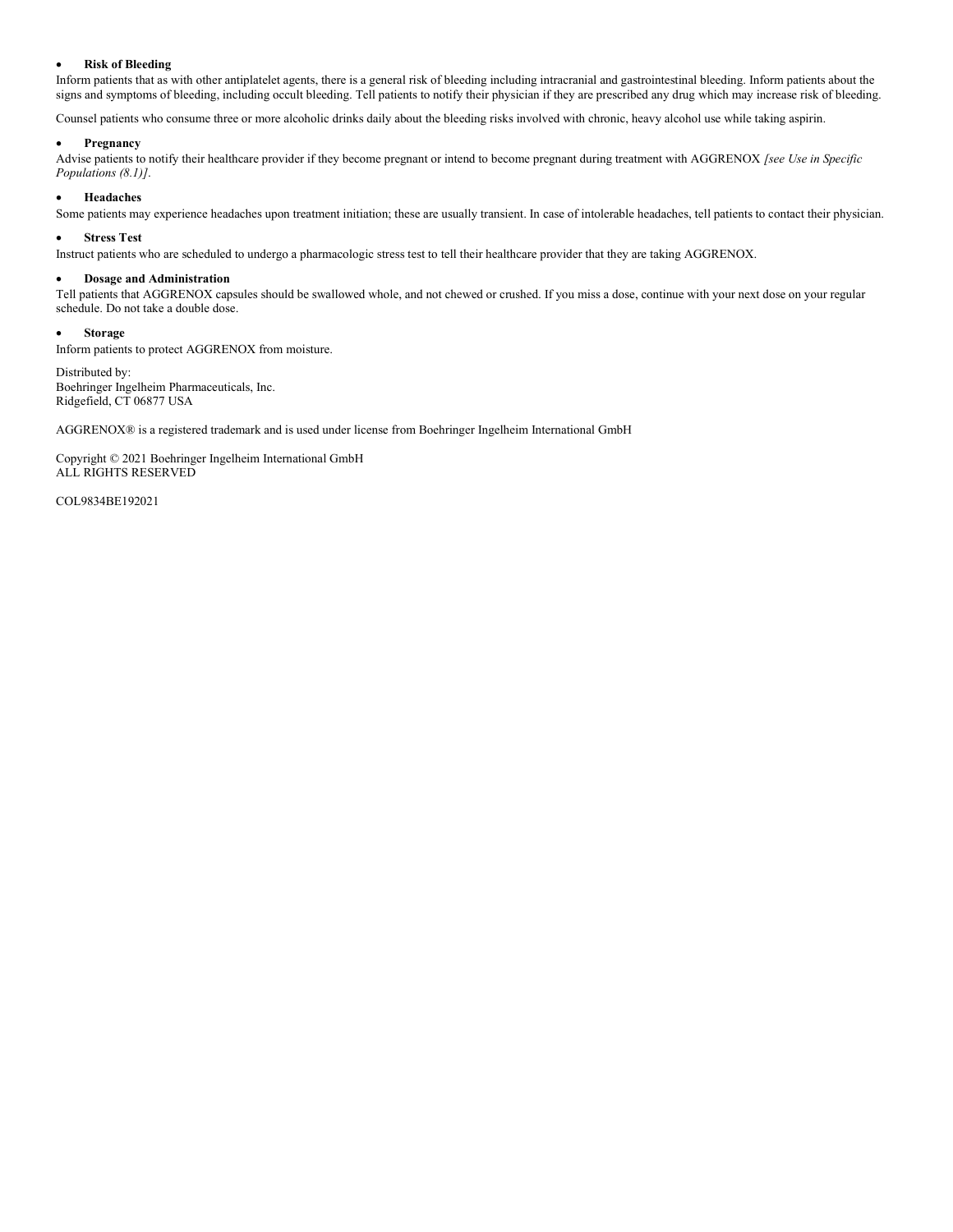# Patient Information

# AGGRENOX® (AG-reh-nox) (aspirin/extended-release dipyridamole capsules)

Read this Patient Information before you start taking AGGRENOX and each time you get a refill. There may be new information. This information does not take the place of talking to your healthcare provider about your medical condition or your treatment.

# What is AGGRENOX?

AGGRENOX is a prescription medicine that contains aspirin and a medicine that is slowly released in your body, called dipyridamole. AGGRENOX is used to lower the risk of stroke in people who have had a "mini-stroke" (transient ischemic attack or TIA) or stroke due to a blood clot.

It is not known if AGGRENOX is safe and effective in children. See "Who should not take AGGRENOX?"

# Who should not take AGGRENOX?

# Do not take AGGRENOX if you:

- are allergic to any of the ingredients in AGGRENOX. See the end of this leaflet for a list of ingredients in AGGRENOX.
- are allergic to non-steroidal anti-inflammatory drugs (NSAIDs)
- have asthma in combination with runny nose and nasal polyps

Do not give AGGRENOX to a child or teenager with a viral illness. Reye syndrome, a life-threatening condition, can happen when aspirin (an ingredient in AGGRENOX) is used in children and teenagers who have certain viral illnesses.

# What should I tell my doctor before using AGGRENOX?

# Before taking AGGRENOX, tell your healthcare provider if you:

- have stomach ulcers
- have a history of bleeding problems
- have heart problems
- have kidney or liver problems
- have low blood pressure
- have myasthenia gravis
- have any other medical conditions
- are pregnant or plan to become pregnant. You should not take AGGRENOX during pregnancy without first talking to your healthcare provider. Tell your healthcare provider right away if you become pregnant while taking AGGRENOX.
- are breast-feeding or plan to breast-feed. AGGRENOX can pass into your milk. Talk to your healthcare provider about the best way to feed your baby if you take AGGRENOX.

Tell your doctor you are taking AGGRENOX if you are scheduled to have a stress test for your heart.

Tell your doctor about all the medicines you take, including prescription and non-prescription medicines, vitamins and herbal supplements. AGGRENOX and other medicines may affect each other causing side effects. AGGRENOX may affect the way other medicines work, and other medicines may affect how AGGRENOX works.

Especially tell your healthcare provider if you take:

- a medicine for high blood pressure, irregular heartbeat, or heart failure
- acetazolamide [Diamox®]
- any blood thinner medicines
- warfarin sodium [Coumadin®, Jantoven®]
- a heparin medicine
- anagrelide [Agrylin®]
- a seizure medicine
- a medicine for Alzheimer's disease
- a water pill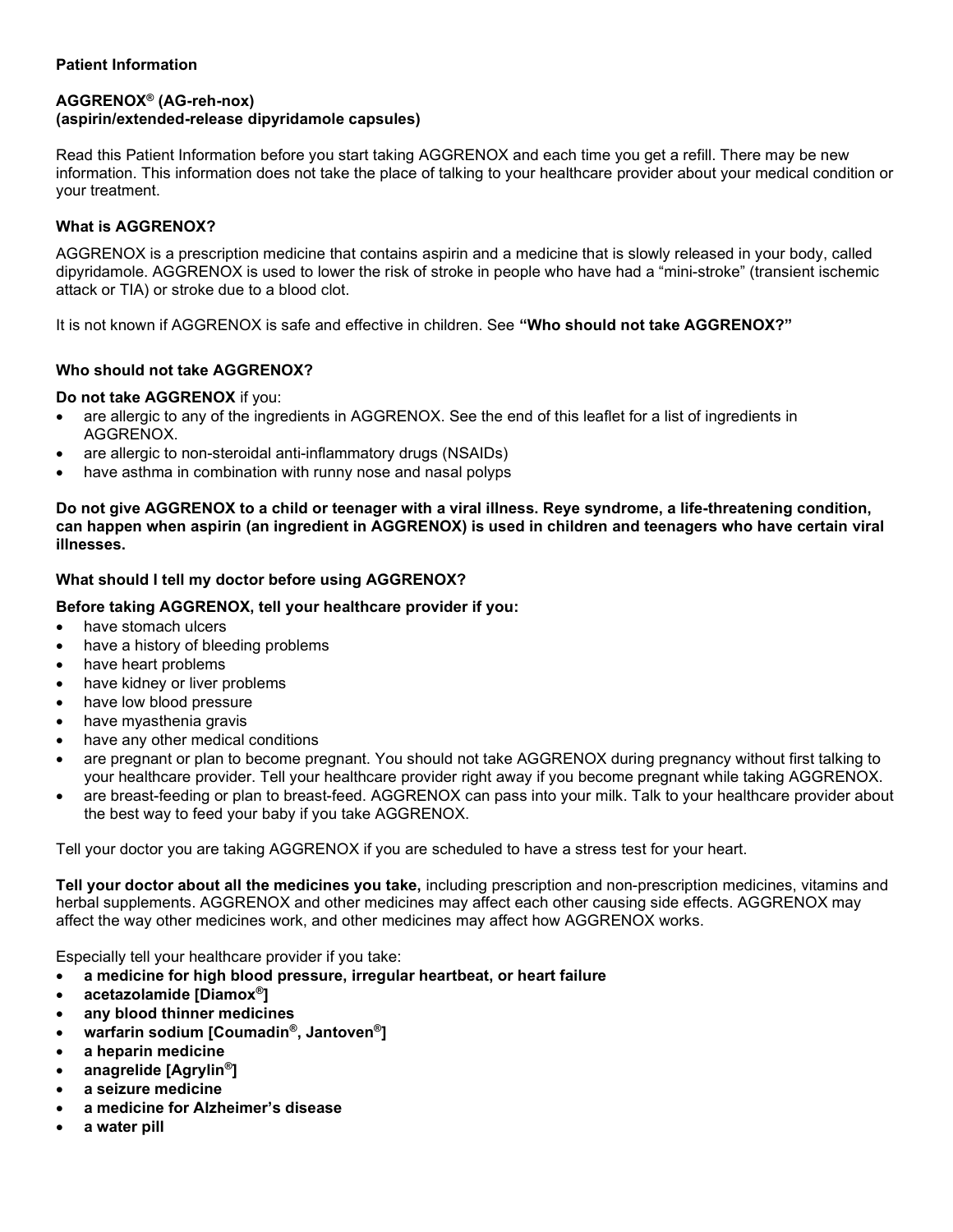- methotrexate sodium [Trexall®]
- aspirin or a non-steroidal anti-inflammatory drug (NSAIDs). You should not take NSAIDs during treatment with AGGRENOX. Using these medicines with AGGRENOX can increase your risk of bleeding.
- a medicine for diabetes
- probenecid [Probalan®, Col-Probenecid®]

Ask your healthcare provider or pharmacist if you are not sure if your medicine is one that is listed above.

Know the medicines you take. Keep a list of them and show your healthcare provider and pharmacist when you get a new medicine.

# How should I take AGGRENOX?

- Take AGGRENOX exactly as prescribed. Your healthcare provider will tell you how many AGGRENOX to take and when to take them.
- Headaches are not uncommon when you first start taking AGGRENOX, but often lessen as treatment continues. Tell your healthcare provider if you have a severe headache. Your healthcare provider may change the instructions for taking AGGRENOX.
- Swallow AGGRENOX whole. Do not crush or chew the capsules.
- You can take AGGRENOX with or without food.
- If you miss a dose, take your next dose at the usual time. Do not take two doses at one time.
- If you take more AGGRENOX (overdose) than prescribed, call your healthcare provider or Poison Control Center, or get emergency help right away.

# Symptoms of an overdose of AGGRENOX include:

- a warm feeling or flushing
- sweating
- restlessness
- weakness or dizziness
- a fast heart rate
- ringing in the ears

# What should I avoid while using AGGRENOX?

heavy alcohol use. People who drink three or more alcoholic drinks every day have a higher risk of bleeding during treatment with AGGRENOX, because it contains aspirin.

# What are the possible side effects of AGGRENOX?

# AGGRENOX may cause serious side effects, including:

- increased risk of bleeding. You may bleed more easily during AGGRENOX treatment, and it may take longer than usual for bleeding to stop. This can include:
	- bleeding into your brain (intracranial hemorrhage). This can be a medical emergency. Get medical help right away if you have any of these symptoms while taking AGGRENOX:
		- severe headache with drowsiness
		- **•** confusion or memory change
		- **pass out (become unconscious)**
	- bleeding in your stomach or intestine.
		- stomach pain<br>■ heartburn or n
		- heartburn or nausea
		- vomiting blood or vomit looks like "coffee grounds"
		- red or bloody stools
		- **black stools that look like tar**
- new or worsening chest pain in some people with heart disease. Tell your healthcare provider if you have new chest pain or have any change in your chest pain during treatment with AGGRENOX.
- liver problems, including increased liver function tests and liver failure. Tell your healthcare provider if you have any of these symptoms of a liver problem while taking AGGRENOX:
	- **I** loss of appetite
	- **pale colored stool**
	- **stomach area (abdomen) pain**